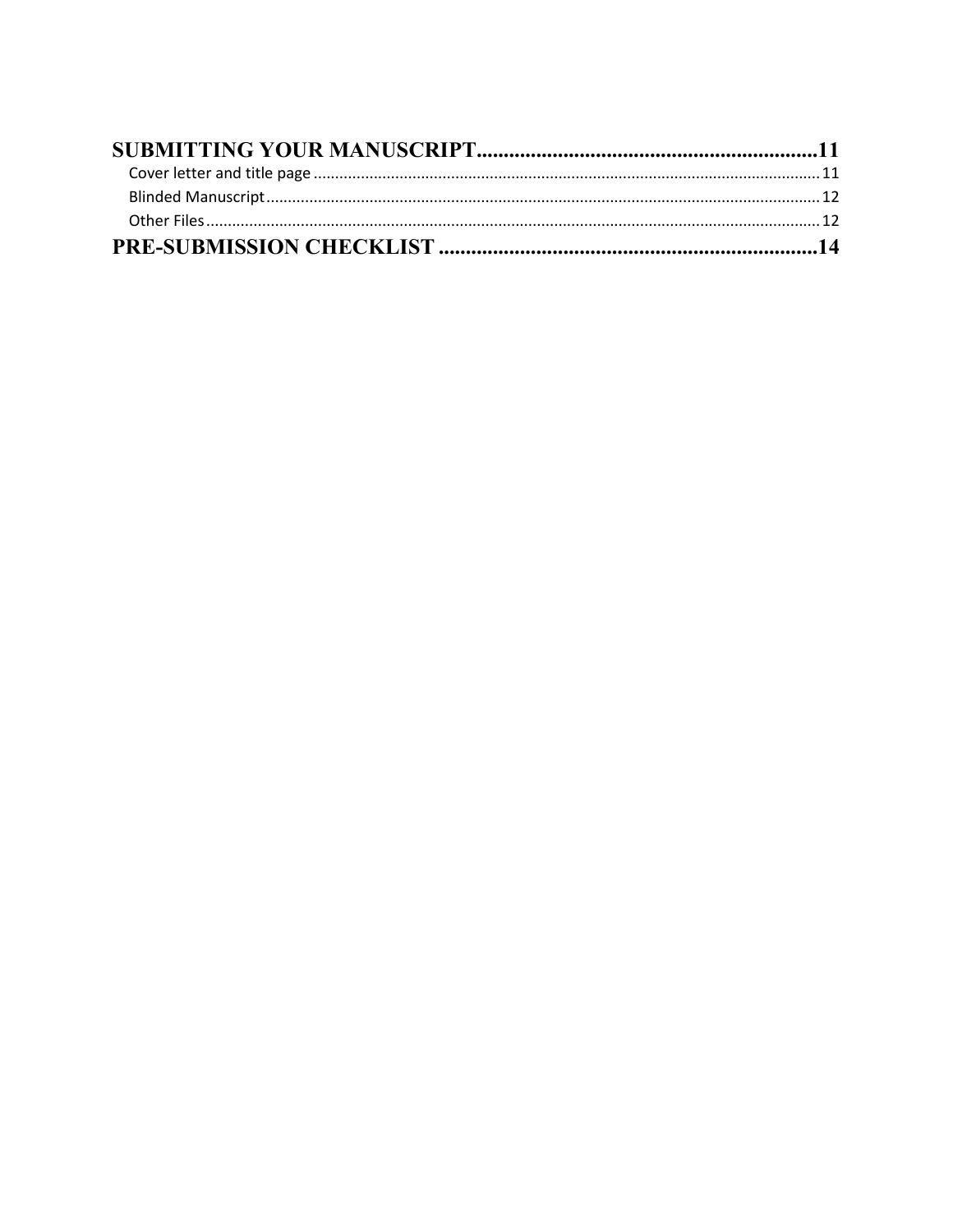## <span id="page-2-0"></span>**INTRODUCTION**

*Global Journal on Quality and Safety in Healthcare* **(JQSH)** is a peer-reviewed, open-access journal that is published quarterly by Allen Press (Lawrence, KS, USA). The Journal is owned by the Innovative Healthcare Institute (ihciinstitute.com).

JQSH aims to help healthcare professionals improve their practice by publishing evidence from real life examples of quality and safety improvement outcomes in various disciplines, environments, and countries. The Journal publishes original research, quality improvement projects, systematic and narrative reviews of the literature, case studies, evidence-based guidelines and consensus statements, as well as letters, commentary, editorials, opinion articles.

The scope of the Journal includes topics related to healthcare delivery across multiple disciplines including all domains of quality improvement, such as safety, effectiveness, efficiency, timeliness, equity, and patient-centered care. Manuscripts related to cost effectiveness, health economics, health policy, and public health issues will also be considered.

Before submitting to the Journal, all authors should be familiar with the [Policies and Processes.](https://meridian.allenpress.com/innovationsjournals-JQSH/pages/Policies)

Please read the guidelines below then visit the Journal's submission site to upload your manuscript: [https://www.editorialmanager.com/jqsh/default.aspx.](https://www.editorialmanager.com/jqsh/default.aspx)

Please note that manuscripts not conforming to these guidelines may be returned.

## <span id="page-2-1"></span>**ARTICLE TYPES**

Before submitting a manuscript, authors should ensure their topic is within the scope of the journal and select the correct article type. If there are any questions, the authors should contact the editorial office for clarification [\(editor@innovationsjournals.com\)](mailto:editor@innovationsjournals.com).

#### <span id="page-2-2"></span>**Research Article**

These include original research projects produced by **observational studies**, including cohort studies, case-control studies, and cross-sectional studies, as well as **randomized controlled trials** and surveys with a high response rate. Clinical trials must be registered in a publicly available registry, and the identification number must be listed in the abstract and introduction or methods. All original research articles are subjected to peer review.

The length should not exceed 4000 words, excluding tables, references, and the abstract). The number of tables and figures should not exceed 6.

Original research articles should adhere to the appropriate reporting guidelines: **[STROBE](https://www.strobe-statement.org/index.php?id=available-checklists)** for observational studies or **[CONSORT](http://www.consort-statement.org/)** for randomized controlled trials.

#### <span id="page-2-3"></span>**Quality Improvement Project**

These articles are projects that focus on quality improvement in practice (or "in action"), explaining how the project or program was designed, tested, and implemented. The findings should be interpreted for a global audience widely interested in learning from real-world experience about improving the quality and safety of healthcare. All quality improvement projects are peer reviewed.

The word limit is 4000 words with up to 6 tables and figures.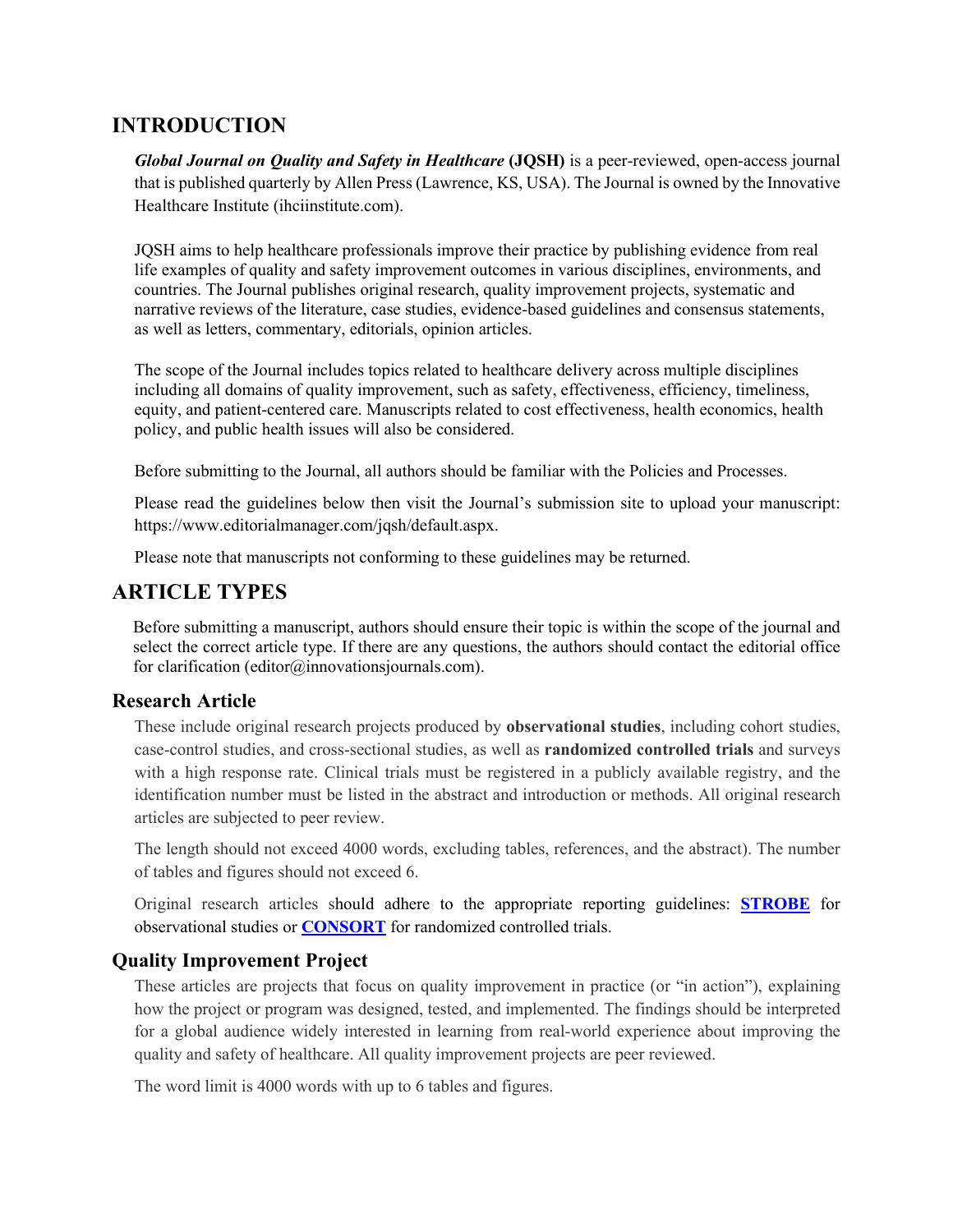Authors of quality improvement projects must prepare their manuscripts according to **[SQUIRE](http://squire-statement.org/index.cfm?fuseaction=Page.ViewPage&PageID=471)  [guidelines.](http://squire-statement.org/index.cfm?fuseaction=Page.ViewPage&PageID=471)** 

#### <span id="page-3-0"></span>**Review Article**

These include **systematic reviews, meta-analyses, and narrative / literature reviews** with evidencebased recommendations. Review articles are subjected to standard peer review.

Systematic reviews and meta-analyses should be registered in the **[PROSPERO](https://www.crd.york.ac.uk/prospero/)** database, and the identification number must be reported in the abstract and introduction or methods. Please note that the PROSPERO database only accepts prospectively registered analyses.

The allowed word count is up to 6000 words, excluding the tables, references, and abstract. At least one table or figure should be included.

Review articles, whether quantitative or qualitative, should adhere to the **[PRISMA](http://prisma-statement.org/PRISMAStatement/Checklist.aspx)** guidelines, as appropriate.

#### <span id="page-3-1"></span>**Brief Report**

These are short articles that communicate original research findings in the format of a letter. The length should be 500-1000 words, up to 10 references, and one table or figure. There should be no abstract or subheadings. Brief reports of new research findings are peer reviewed.

#### <span id="page-3-2"></span>**Case Report**

Case reports should be unique, describing a great challenge that provides a learning point for the readers within the subject of quality and safety of healthcare. Cases and short reports with clinical and health policy significance or implications will be given priority. All case reports are subjected to standard peer review.

These could be up to 1500 words (excluding abstract, tables, and references), with up to 10 references and up to 4 figures or clinical images.

Case reports must be prepared according to **[CARE guidelines](https://www.care-statement.org/resources/checklist)**.

#### <span id="page-3-3"></span>**Letters to the Editor and Reply**

These should be short and decisive observations. They should preferably, but not mandatory, be related to articles previously published or views expressed in the Journal. Letters to the Editor do not go through peer review.

The letter could have up to 500 words and 5 references. No abstract required.

#### <span id="page-3-4"></span>**Editorials and Article Commentary**

These are short opinion pieces that discuss a manuscript published in the Journal (Commentary) or topics selected by the editorial team (Editorial). They should have fewer than 1500 words total, no abstract, a minimal number of references (less than 10). These are typically invited by the editorial team and do not go through peer review.

#### <span id="page-3-5"></span>**Guideline Document and Consensus Statement**

Evidence-based guidelines will be considered for publication if they met the following criteria:

1. Endorsed by non-profit professional organization or society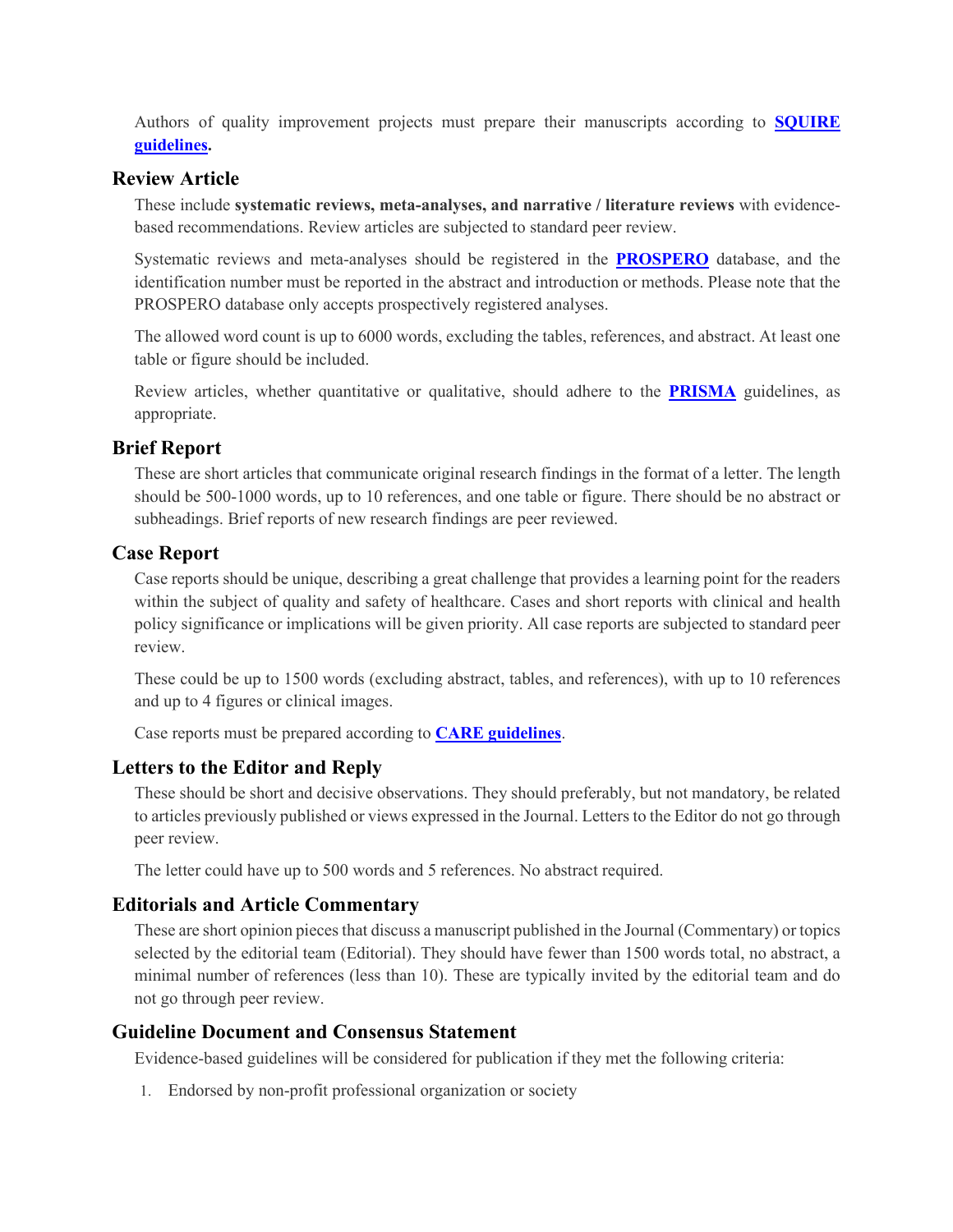- 2. Written by qualified multidisciplinary healthcare professionals (with appropriate disclosures for financial support and conflicting interests)
- 3. Use sound methodology with clear categorization of evidence
- 4. State clear recommendations with level of evidence and supporting references
- 5. Adhere to the **AGREE** [checklist for clinical practice guidelines.](https://www.agreetrust.org/wp-content/uploads/2016/02/AGREE-Reporting-Checklist-2016.pdf)
- 6. Authors should also be aware of the [standards for trustworthy clinical guidelines](http://www.nationalacademies.org/hmd/Reports/2011/Clinical-Practice-Guidelines-We-Can-Trust/Standards.aspx)

Like other submitted manuscripts, guidelines manuscripts will undergo the standard peer review process.

## <span id="page-4-0"></span>**Health Policy Analysis and Perspective**

This is a special section intended to be a bridging platform between those who research healthcare policy – including services, policies, and systems - on one side and those who plan and make decisions including healthcare providers, administrators, legislators, and regulators - on the other side. Both groups are interested in developing, implementing, evaluating, and analyzing health policy as well as improving outcomes and the quality and safety of healthcare systems. This section is the right place for the articles discussing transferable solutions and evidence-based policies and practices related to quality and safety in healthcare from across the globe.

Research articles in this section should discuss how health services, policies, or systems were applied and adapted to address a specific problem, including a thoughtful discussion of what did and did not work and recommendations for improvement in terms of quality and safety outcomes (i.e., access to care, effectiveness, patient experience, equity). These articles should include descriptive, analytic, or comparative analyses. Health policy articles that report new research findings are peer reviewed.

Other articles in this section will present expert opinions and consensus on topics of interest to decision makers, such as public health issues, healthcare reform and policy development, and more. These articles should include evidence-based policy and guidelines.

The articles may be short or long, ranging from 1000-4000 words, with appropriate headings and subheadings to guide the reader. Authors are encouraged to write and present their article in a nontechnical style, which is understandable to health policy makers and lay people including practitioners and specialists from other disciplines.

## <span id="page-4-1"></span>**Quality and Safety Learning Corner**

The Quality and Safety Learning Corner is educational platform for those are interested in building their knowledge and resources for use in the quality and safety implementation sciences. This section includes short articles with useful information on the concepts, methodology, and tools used in quality improvement, patient safety, and value-based healthcare studies. Learning corner articles are reviewed by the editors (no peer review).

Learning Corner articles should focus on one main theme or topic and be written in a concise and practical way. Authors should follow the standard journal instructions in addition to the following guidelines:

- 1. The topic should start with a learning objective or outcome.
- 2. Use simple language throughout, and explain or define all terms
- 3. Discuss relevant applications for the chosen theme or topic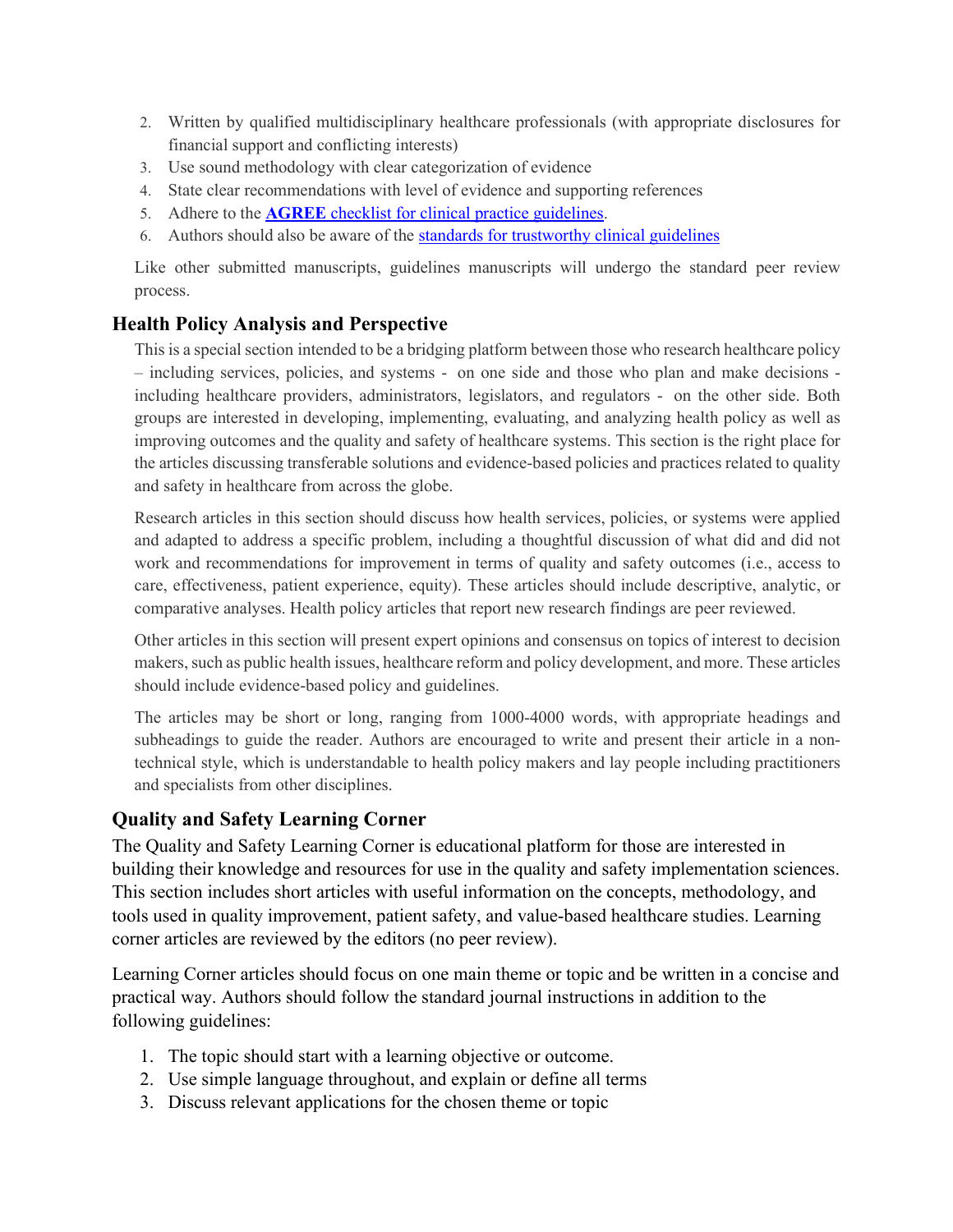- 4. The length should not exceed 1500 words.
- 5. A maximum two figures or tables are allowed (with attention to copyright issues).
- 6. No more than 10 references.
- 7. Priority will be given to quality tools and methods

## <span id="page-5-0"></span>**PREPARING YOUR MANUSCRIPT**

#### <span id="page-5-1"></span>**Organization and Structure**

Manuscripts must be prepared in accordance with the current **[ICMJE Recommendations](http://www.icmje.org/recommendations/browse/manuscript-preparation/preparing-for-submission.html)** and the American Medical Association study guide. Before submitting a manuscript, contributors are requested to check for the latest instructions available.

In addition, authors must follow the **[reporting guidelines for specific study designs](#page-5-2)**, as listed in the table below. Authors should use the checklist for the applicable study design to evaluate their own manuscript prior to submission.

Lastly, a **[pre-submission checklist](#page-13-0)** is included at the end of the document. Authors should use this checklist to review their own manuscript prior to submitting it to the journal.

Your manuscript may be returned if the manuscript is not formatted according to the guidelines or if the checklist is incomplete or missing.

| <b>Guideline</b> | <b>Type of Study</b>                                                                            | <b>Source</b>                                                                 |
|------------------|-------------------------------------------------------------------------------------------------|-------------------------------------------------------------------------------|
| <b>STROBE</b>    | Observational<br>studies including<br>cohort, case-<br>control, and cross-<br>sectional studies | https://www.strobe-statement.org/index.php?id=available-checklists            |
| <b>CONSORT</b>   | Randomized<br>controlled trials                                                                 | http://www.consort-statement.org                                              |
| <b>SQUIRE</b>    | Quality<br>improvement<br>projects                                                              | http://squire-<br>statement.org/index.cfm?fuseaction=Page.ViewPage&PageID=471 |
| <b>PRISMA</b>    | Systematic reviews<br>and meta-analyses                                                         | http://prisma-statement.org/PRISMAStatement/Checklist.aspx                    |
| <b>STARD</b>     | Studies of<br>diagnostic<br>accuracy                                                            | https://pubs.rsna.org/doi/full/10.1148/radiol.2015151516                      |
| <b>CARE</b>      | Case Reports                                                                                    | https://www.care-statement.org/resources/checklist                            |

## <span id="page-5-2"></span>**Reporting Guidelines for Specific Study Designs**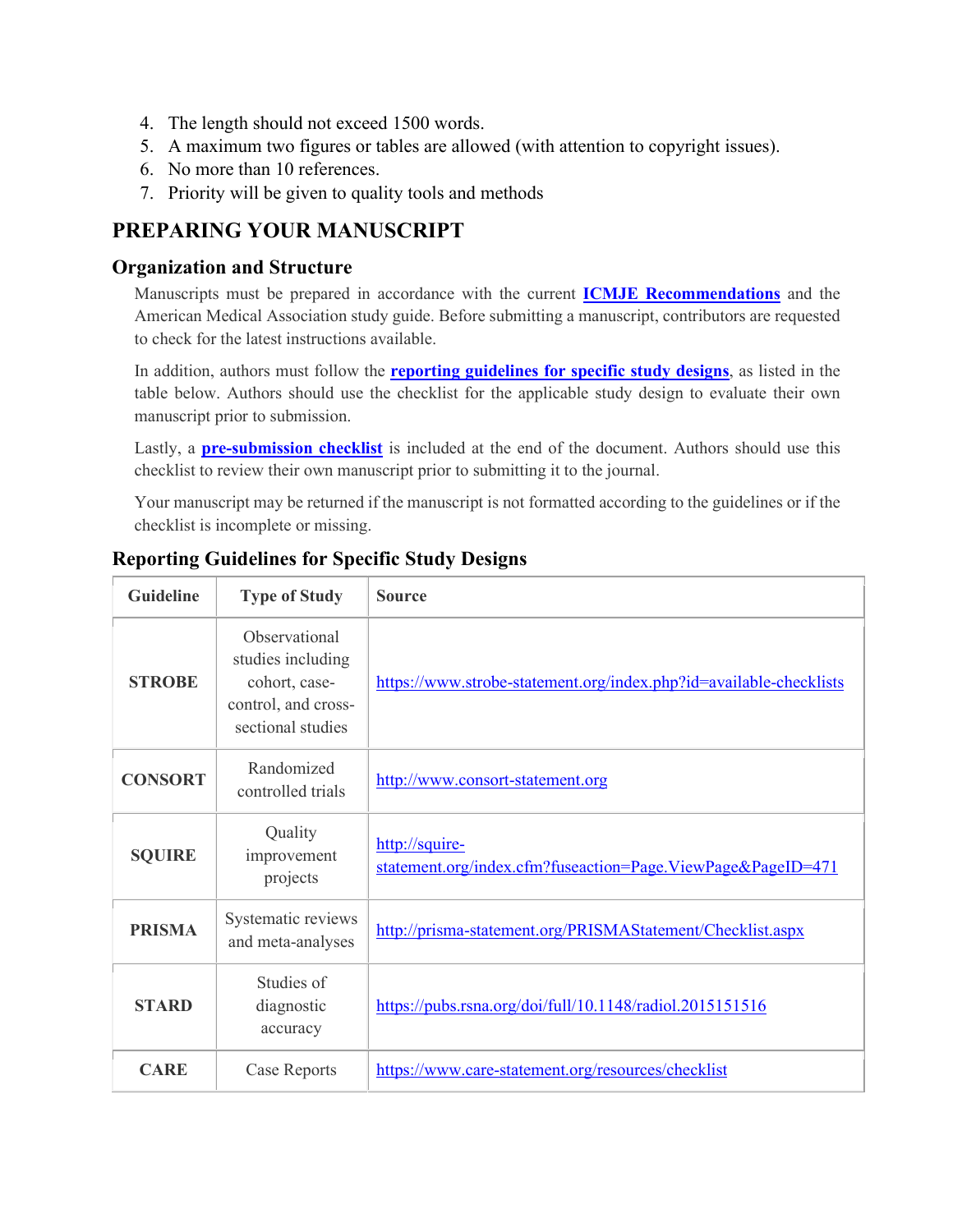| <b>AGREE</b> | <b>Clinical Practice</b> | $\vert$ https://www.agreetrust.org/wp-content/uploads/2016/02/AGREE- |
|--------------|--------------------------|----------------------------------------------------------------------|
|              | Guidelines               | Reporting-Checklist-2016.pdf                                         |

#### <span id="page-6-0"></span>**Title**

The study title should be informative, appropriate, and not misleading. Including reference or a phrase that describes the type of study(i.e., randomized controlled trial; systematic review; review; etc) would be preferable

Include a running title (short title) on the title page.

#### <span id="page-6-1"></span>**Abstract**

The abstract should be approximately 250 words and include the key points from the study. The abstract should be followed by a list of 3-5 keywords.

Research articles should have a structured format, with subheadings for the introduction, methods, results, and conclusion. The Clinical Trial Registration ID number should be included for clinical trials and substudies of clinical trials.

Reviews, case reports, and guideline / consensus documents may have an unstructured abstract. The PROSPERO ID number should be included for systematic reviews and meta-analyses.

Brief Reports, letters, editorials, and commentaries should not have an abstract.

#### <span id="page-6-2"></span>**Headings**

In general, the main text should be divided into separate sections for the Introduction, Methods, Results, Discussion, and Conclusion. These should be level 1 headings. Up to 2 additional heading levels can used as needed. Each heading level should have unique formatting (i.e., vary font size and use of bold, italics, or underlining).

Avoid using abbreviations in headings unless the expansion is extremely long.

Brief Communications, letters, editorials, and commentaries should not have subheadings.

#### <span id="page-6-3"></span>**Introduction**

The introduction section should explain the background and rationale for the study, with appropriate citations, followed by the objectives / study aim and/or a clear hypothesis statement. Objectives should be specific and measurable.

#### <span id="page-6-4"></span>**Methods**

First, the methods should describe the study design, study setting and location, and the study dates / study period. Be sure to include an appropriate statement regarding ethical considerations (i.e., IRB approval, informed consent, etc; see below). Next, describe the population details including sample size calculation or study selection process including inclusion / exclusion criteria. The remainder of the methods should describe the outcomes, variables, or measures analyzed, including adjustments for confounders and diagnostic criteria with appropriate citations, and the appropriate technical information (see below). Lastly, describe the data analysis methods including software used for statistical analyses.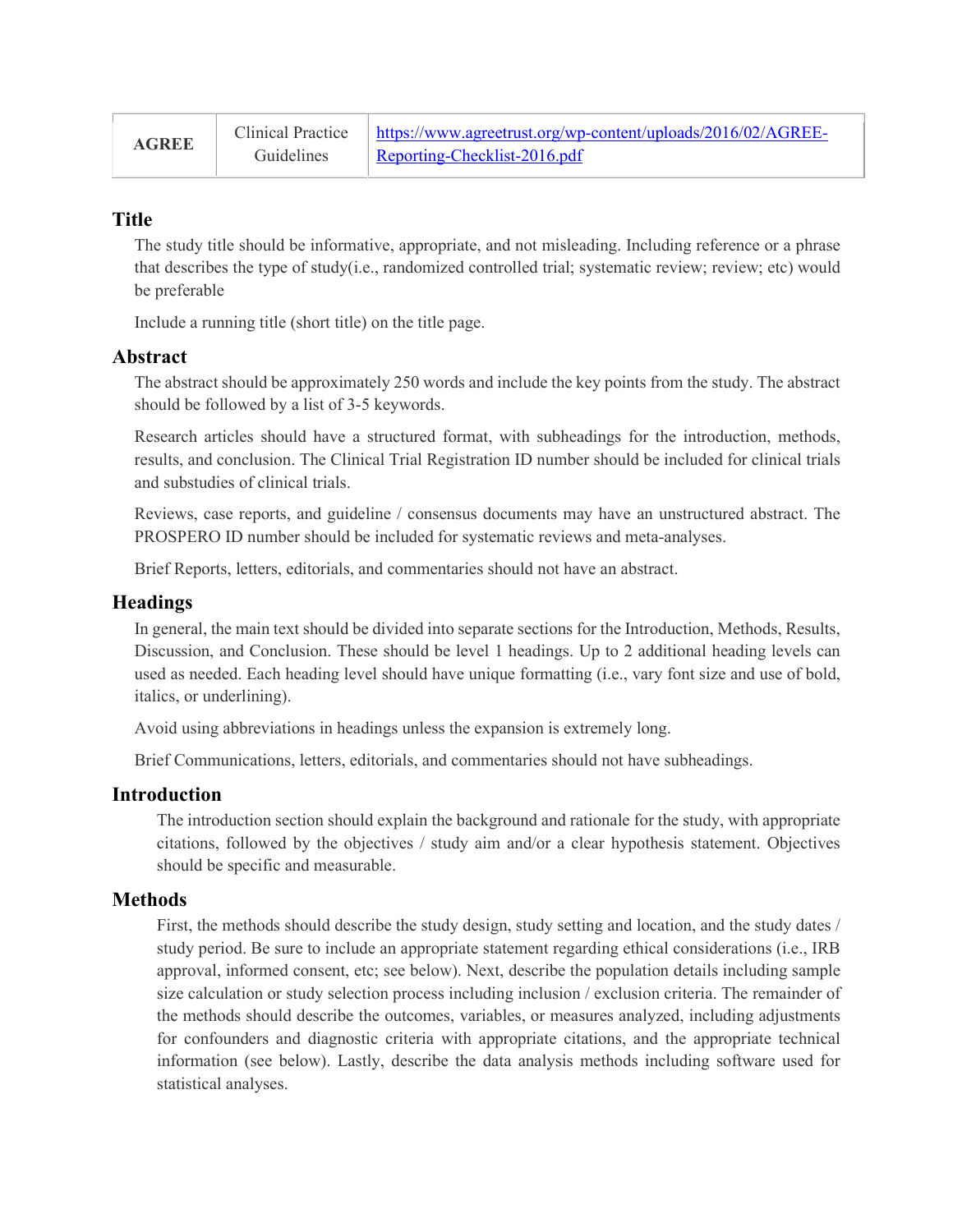#### <span id="page-7-0"></span>**Ethical Statements**

The Journal will not consider any paper which is ethically unacceptable.

**When reporting studies involving human beings**, including prospective studies, retrospective studies, case reports, the manuscript must include a statement at the beginning of the methods section to indicate if the study was approved or exempt from ethical committee review (institutional review board or equivalent) in accordance with the authors' institution; if the study was conducted in accordance with the Declaration of Helsinki (available at [http://www.wma.net/e/policy/17-c\\_e.html\)](http://www.wma.net/e/policy/17-c_e.html); and if informed consent was obtained or waived. If this statement is not included in the manuscript, it will be returned to the authors without review.

**When reporting experiments on animals**, the manuscript must include a statement at the beginning of the methods section to indicate if the study was approved or exempt from ethical committee review and if the institution's guidelines for the care and use of laboratory animals were followed. Animal experimental procedures should be as humane as possible, and the details of anesthetics and analgesics used should be clearly stated.

Evidence for approval by a local Ethics Committee (for both human as well as animal studies) must be supplied by the authors on demand. Patient consent forms must be kept on file with the authors in accordance with institutional guidelines.

#### <span id="page-7-1"></span>**Technical information**

Identify the methods, apparatus (give the manufacturer's name and location [city, state or country] in parentheses), and procedures in sufficient detail to allow other workers to reproduce the results. Give references to established methods, including statistical methods (see below); provide references and brief descriptions for methods that have been published but are not well known; describe new or substantially modified methods, give reasons for using them, and evaluate their limitations. Identify precisely all drugs and chemicals used, including generic name(s), dose(s), and route(s) of administration.

#### <span id="page-7-2"></span>**Statistics**

Whenever possible quantify findings and present them with appropriate indicators of measurement error or uncertainty (such as confidence intervals). Authors should report losses to observation (such as, dropouts from a clinical trial). When data are summarized in the Results section, specify the statistical methods used to analyze them. Avoid non-technical uses of technical terms in statistics, such as 'random' (which implies a randomizing device), 'normal', 'significant', 'correlations', and 'sample'. Specify the computer software (with version number, manufacturer, and location) used. Use lowercase italics for p values ( $p = 0.048$ ). Mean differences in continuous variables, proportions in categorical variables, and relative risks including odds ratios and hazard ratios should be accompanied by standard deviation or confidence intervals (i.e., 95% CI, 4–10).

#### <span id="page-7-3"></span>**Results**

The results should give details on all outcomes, variables, or measures mentioned in the methods section. Where scientifically appropriate, analyses of the data by variables such as age and sex should be included. All data in the text should agree with the tables, figures, and abstract. Tables and figures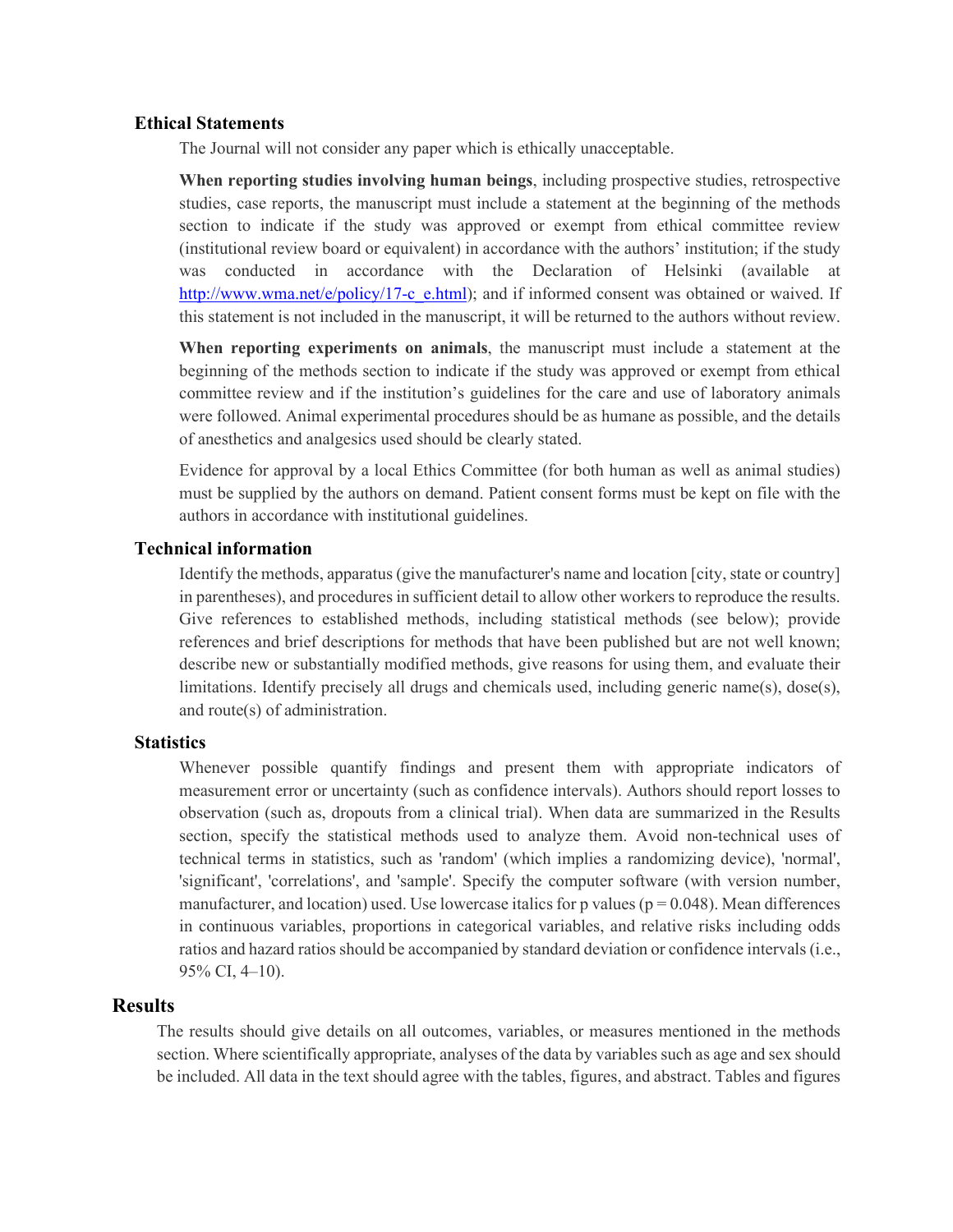should not repeat information already given in the text. Avoid describing methodology in the results section. Also avoid interpreting the results in this section; this belongs in the discussion.

#### <span id="page-8-0"></span>**Discussion**

The discussion section should provide a comprehensive summary of key findings in the study, with an interpretation related back to the objective or hypothesis. Avoid repeating data or other material given in the introduction or results sections. Be sure to compare your results with published literature (with appropriate citations) and convey any novelty / new findings and identify future research needs or knowledge gaps. The discussion should end with a description of all limitations, such as bias, generalizability, missing data, etc.

When making claims, be sure they are supported by data in the study (e.g., do not say something is safe or safer if safety outcomes were not measured). In particular, authors should avoid making statements on economic benefits and costs unless their manuscript includes economic data and analyses.

Avoid claiming priority and alluding to work that has not been completed. New hypotheses or research questions may be stated if needed; however, they should be clearly labeled as such.

Strengths and limitations of the study should be included at the end of the discussion, with an explanation of how they did or did not overcome each limitation.

#### <span id="page-8-1"></span>**Conclusion**

The conclusion should be a separate heading and paragraph that restates the most important findings and future research directions or next steps.

#### <span id="page-8-2"></span>**References**

This Journal follows AMA Reference Style. For examples, please see below or follow this link: [http://library.tu.edu/\\_resources/documents/AMACitationGuide.pdf.](http://library.tu.edu/_resources/documents/AMACitationGuide.pdf)

- 1. References should be numbered consecutively in the order in which they are first mentioned in the text (not in alphabetic order).
- 2. Avoid having references cited only in tables or figures. Insert reference citations where the table or figure is called out to ensure all refs are cited in numerical order.
- 3. Identify references in text, tables, and legends by Arabic numerals in superscript with square bracket after the punctuation marks. (This is an example.<sup>[1]</sup>)
- 4. References cited only in tables or figure legends should be numbered last.
- 5. The titles of journals should be abbreviated according to the style used in PubMed. Include the year, volume, and page numbers; issue numbers may be omitted.
- 6. All references should be written in English. If the reference is published in another language, that language should be indicated in brackets after the article title (follow PubMed format).
- 7. Include recent references from the past 5-7 years whenever possible.
- 8. Avoid using abstracts and unpublished data as references.
- 9. Include the publication date and accessed date for references to websites.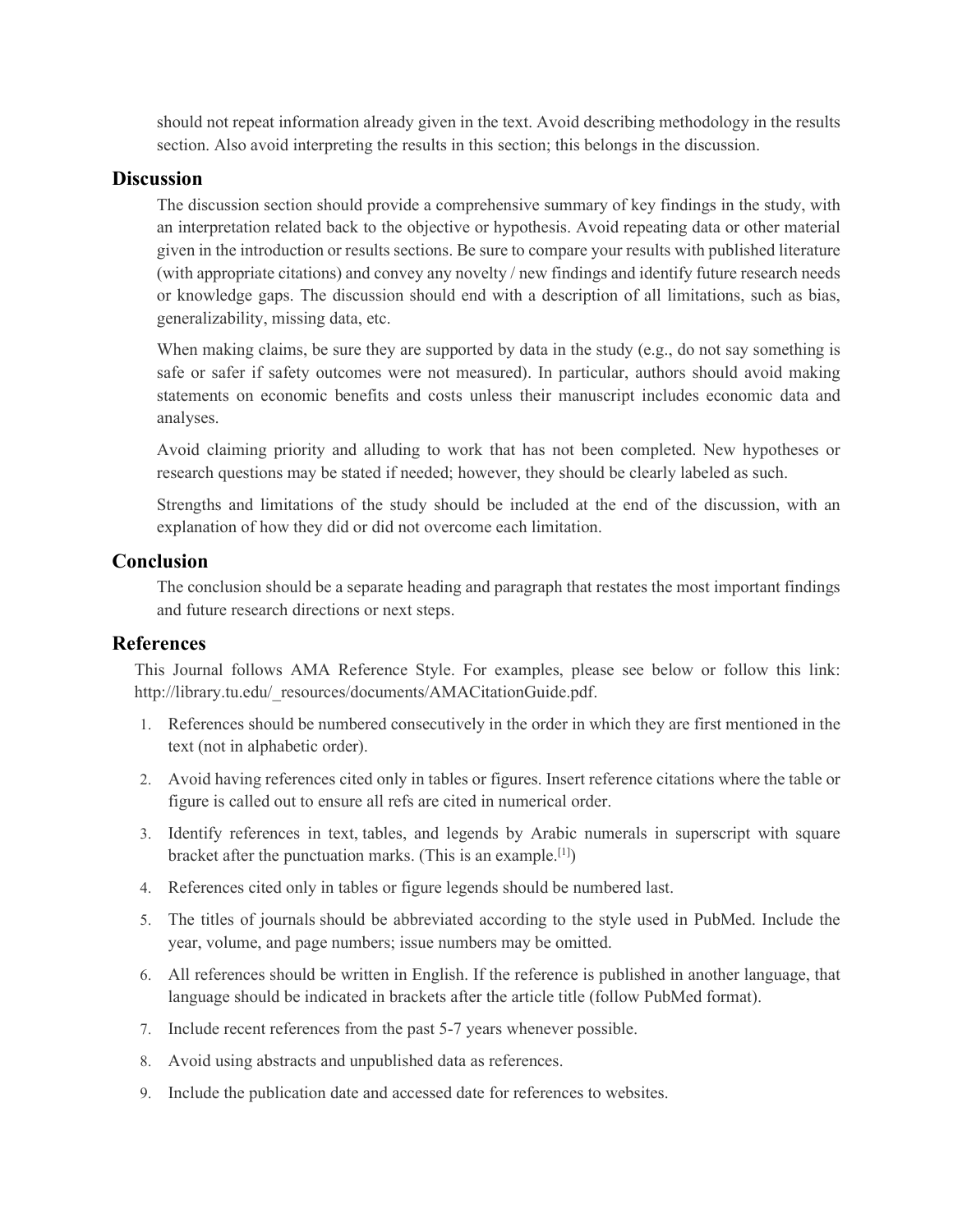10. Avoid citing a "personal communication" unless it provides essential information not available from a public source, in which case the name of the person and date of communication should be cited in parentheses in the text.

#### <span id="page-9-0"></span>**Tables**

- 1. Tables with their legends should be placed at the end of the text after the references. The tables along with their number should be cited at the relevant place in the text.
- 2. Refer to tables in text as "Table 1" (capital letter).
- 3. Number tables using Arabic numerals consecutively in the order of their first citation in the text and supply a brief title for each.
- 4. Tables should be editable (i.e., not an embedded image)
- 5. Tables should be self-explanatory and should not duplicate textual material.
- 6. Place explanatory matter in a note below the table, not in the title. When symbols or superscripts appear in the table, explain each one in the footnote. Define all abbreviations in footnotes.
- 7. For footnotes use superscript numbers, letters, or symbols  $(*, \dagger, \dagger, \S, \parallel, \P, **, \dagger \dagger, \ddagger \ddagger)$
- 8. Obtain permission for all fully borrowed, adapted, and modified tables and provide a credit line in the footnote.

#### <span id="page-9-1"></span>**Figures (Graphs, Photographs, and Illustrations)**

- 1. Upload the images in jpeg, png, tiff, or gif format (not pdf) exactly how they should appear in the printed article. For multipanel figures, include the composite figure with your manuscript. Figures may be submitted offline if needed due to file size.
- 2. Figure legends: Begin with a title for the figure, followed by a detailed explanation. Use uppercase letters for multipanel figures. When symbols, arrows, numbers, or letters are used to identify parts of the illustrations, identify and explain each one in the legend. Explain the internal scale (magnification) and identify the method of staining in photomicrographs.
- 3. If photographs of individuals are used, their pictures must be accompanied by written permission to use the photograph.
- 4. If a figure has been published elsewhere, acknowledge the original source and submit written permission from the copyright holder to reproduce the material. A credit line should appear in the legend for such figures.
- 5. Refer to figures in text as "Figure 1" (capital letter).
- 6. Number figures using Arabic numerals consecutively according to the order in which they have been first cited in the text.
- 7. Do not include titles and detailed explanations on the figure itself. This belongs in the figure legend.
- 8. Labels, numbers, and symbols should be clear and of uniform size (16+ point font size).
- 9. To ensure good quality, the dimensions of each figure (or composite figure) should be at least 5 inches wide. Resolution should be at least 300 dpi.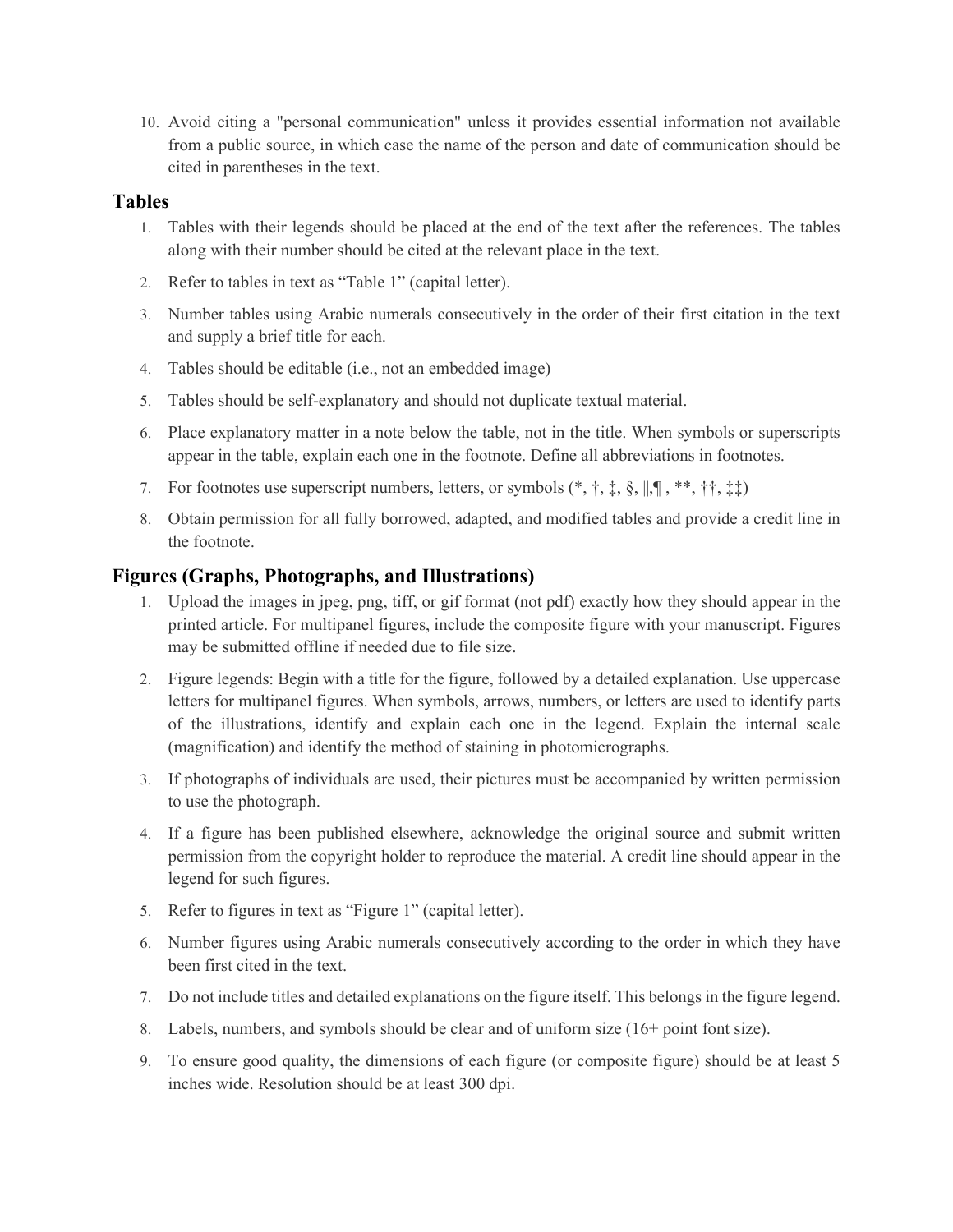- 10. The photographs and figures should be cropped to remove all the unwanted areas.
- 11. The Journal reserves the right to crop, rotate, reduce, or enlarge the photographs to an acceptable size.

### <span id="page-10-0"></span>**Units of Measurement**

- 1. Use numbers instead of words if the value is followed by a unit of measure including time (i.e., 3 days, 5 weeks, 2 years). Otherwise, always spell out numbers less than 10.
- 2. Avoid starting a sentence with a number (spell it out or reorganize the sentence).
- 3. Measurements should be reported using the International System of Units (SI units).

## <span id="page-10-1"></span>**Abbreviations and Symbols**

- 1. Use only standard abbreviations; use of nonstandard abbreviations can be confusing to readers. To determine if abbreviations are standard, go to [https://www.acronymfinder.com.](https://www.acronymfinder.com/) Enter the abbreviation in the search bar. If the term comes up in the results, then it is allowed.
- 2. Avoid abbreviations in the title of the manuscript. The spelled-out abbreviation followed by the abbreviation in parenthesis should be used on first mention unless the abbreviation is a standard unit of measurement.
- 3. Italicize all variables including n for number and p for p value.
- 4. Include spaces on both sides of symbols except for the % symbol.
- 5. Use words instead of symbols for  $\leq, \geq, \leq,$  and  $=$  in the text; the symbols can be used inside parentheses.

## <span id="page-10-2"></span>**Revised Manuscripts**

To expedite the review and decision process, the revised version of the manuscript should include:

- 1. Response letter with a point-by-point reply to the editors and reviewers
- 2. Revised text with tracking, highlighting, or colored text to show the changes made

NOTE: Revised manuscripts may be returned to the authors if these two requirements are not met.

## <span id="page-10-3"></span>**SUBMITTING YOUR MANUSCRIPT**

All manuscripts must be submitted online at **https://www.editorialmanager.com/jqsh**. First time users will have to register at this site. Registration is free but mandatory. Registered authors can keep track of their articles after logging into the site using their user name and password. Authors do not have to pay for submission, processing, or publication of articles. If you experience any problems, please contact the editorial office by e-mail at editor@jqsh.org.

Manuscripts that are not submitted per the "Instructions to Authors" may be returned to the authors for technical correction prior to review. Generally, the manuscript should be submitted in the form of separate files as follows.

## <span id="page-10-4"></span>**Cover letter and title page**

The cover letter should be a doc, docx, or pdf file and include: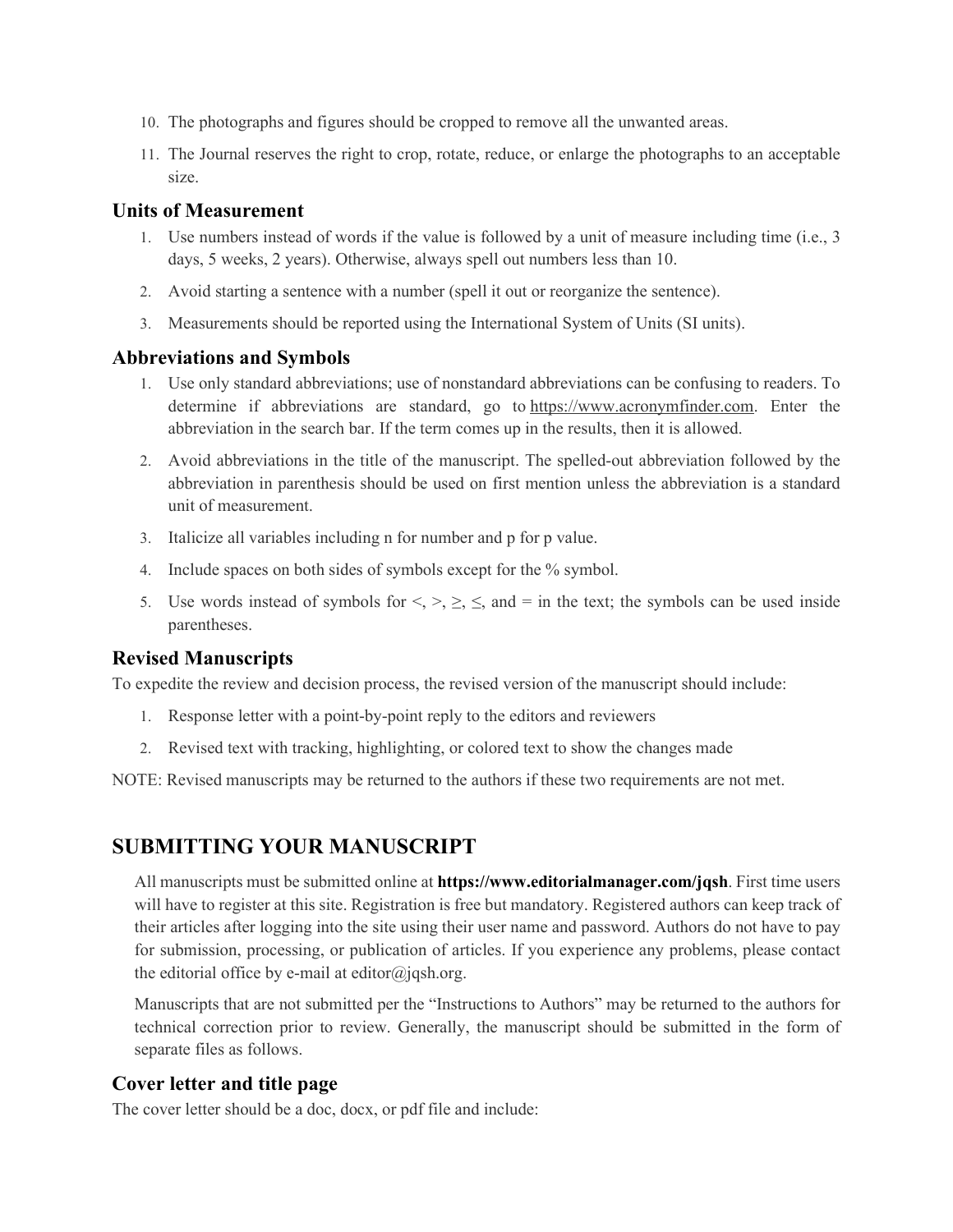- 1. A statement that the manuscript has been read and approved by all the authors, that the requirements for authorship as stated earlier in this document have been met, and that each author believes that the manuscript represents honest work, if that information is not provided in another form (see below); and
- 2. A full statement to the editor about all submissions and previous reports that might be regarded as redundant publication of the same or very similar work. Any such work should be referred to specifically and referenced in the new paper.
- 3. The name, address, e-mail, and telephone number of the corresponding author, who is responsible for communicating with the other authors about revisions and final approval of the proofs.

The title page should include:

- 1. Full study title
- 2. Running title provided (not more than 50 characters)
- 3. Full names of all authors and their respective affiliations with department, institution name, city, and state or and country.
- 4. Email address for each author, including identification of the corresponding author.
- 5. List of presentations of the same material (past or future, for embargo purposes)
- 6. Sources of support, including grants, equipment, drugs, and/or other support that facilitated the conduct of the work described in the article or the writing of the article itself. If appropriate, a statement should be included to describe the role of funder in the study design, data analysis, and writing of the manuscript.
- 7. Conflicts of interest disclosure for all authors. The ICMJ[E Disclosure Form](http://www.icmje.org/conflicts-of-interest/) may be used by authors to determine what relationships and activities should be disclosed in the manuscript.
- 8. Disclaimers, such as "The views expressed in this article and his/her own and not an official position of the institution or funder."

#### <span id="page-11-0"></span>**Blinded Manuscript**

The main document should be a .doc or .docx file and include:

- 1. Study title
- 2. Abstract
- 3. Keywords
- 4. Main Text (BLINDED NO AUTHOR INFORMATION)
- 5. References
- 6. Figures legends

## <span id="page-11-1"></span>**Other Files**

Additional files that may be included with the submission include:

1. Tables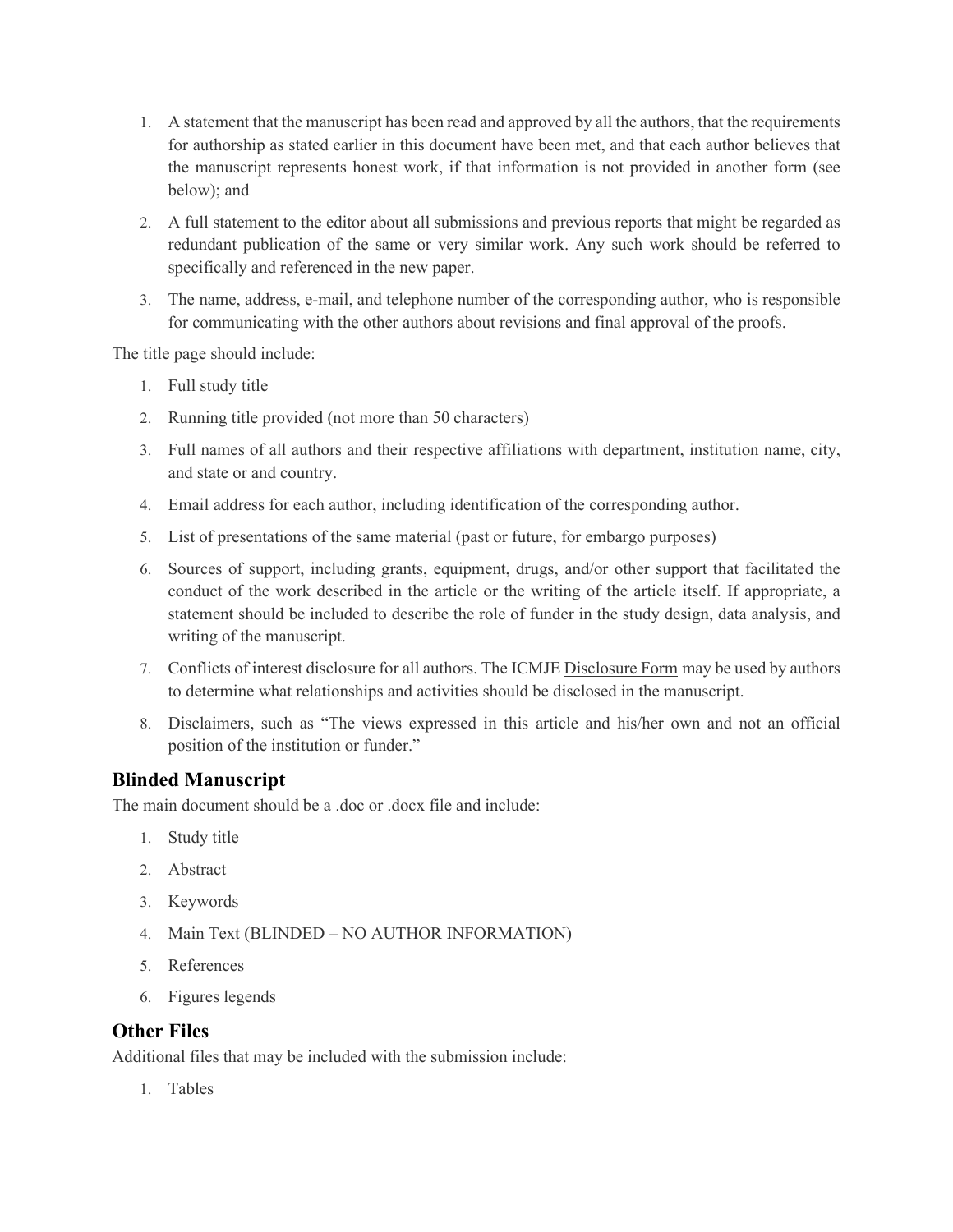- 2. Figures / Images
- 3. Supplemental material
- 4. Permission letters
- 5. Author Checklist (REQUIRED FOR MOST ARTICLE TYPES; SEE ABOVE)
- 6. Reply to reviewers (REQUIRED FOR REVISIONS)
- 7. Text with changes marked (REQUIRED FOR REVISIONS)
- 8. Copyright Transfer Form (REQUIRED UPON ACCEPTANCE)